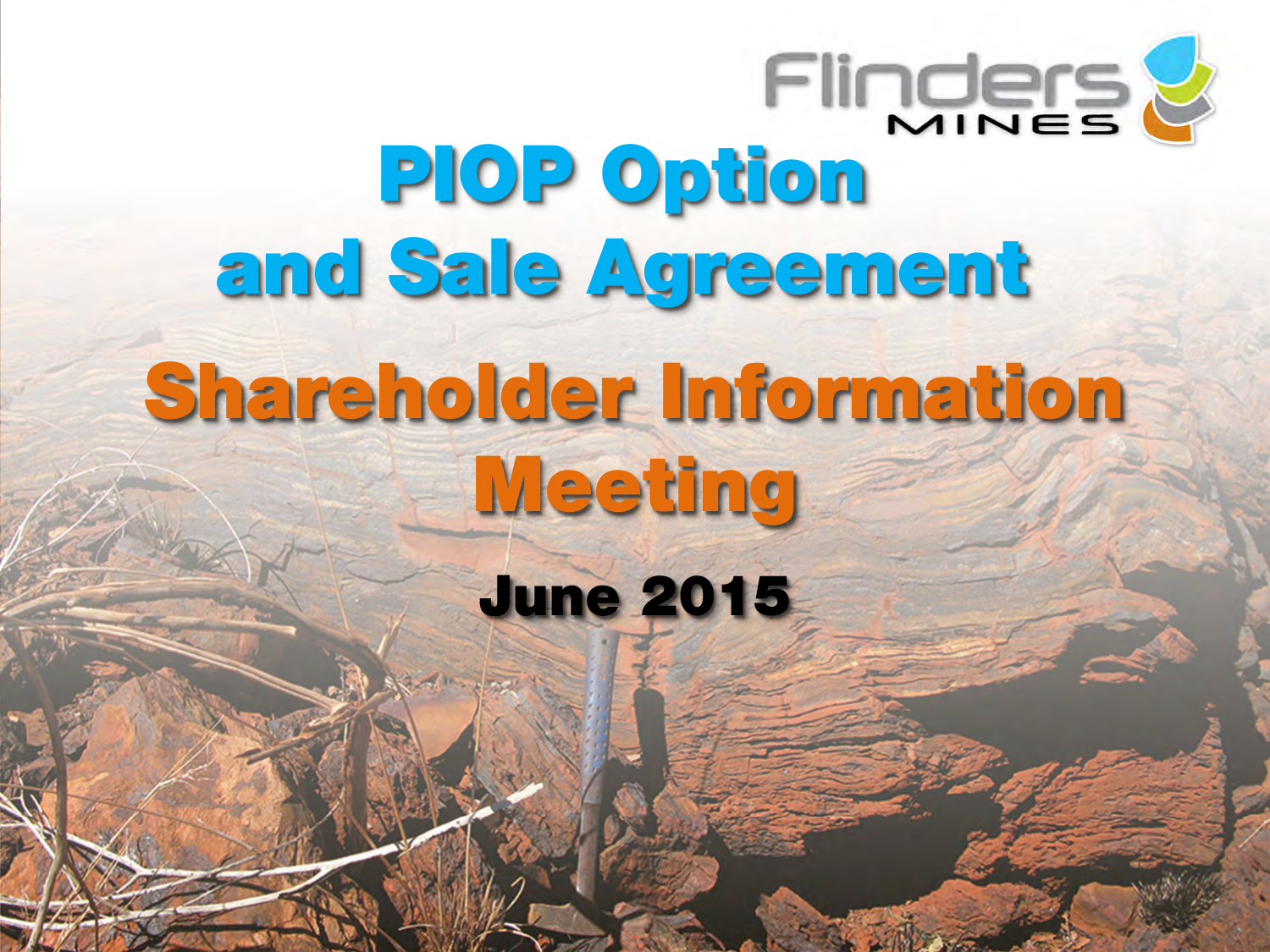

### **Disclaimer**

This presentation contains forward looking statements that are subject to risk factors associated with the exploration and mining industry. It is believed that the expectations reflected in these statements are reasonable, but they may be affected by <sup>a</sup> variety of variables which could cause actual results or trends to differ materially.

### **Competent Person**

The information in this report that relates to Exploration Results, Mineral Resources and Ore Reserves is based on information compiled Dr G McDonald (who is <sup>a</sup> member of the Australian Institute of Mining and Metallurgy). Dr McDonald is an employee of Flinders Mines Limited and has sufficient experience that is relevant to the style of mineralisation and types of deposit under consideration and consents to the inclusion of the information in this report in the form and context in which it appears. Dr McDonald qualifies as <sup>a</sup> Competent Person as defined in the 2012 Edition of the "Australasian Code for reporting of Exploration Results, Mineral Resources and Ore Reserves".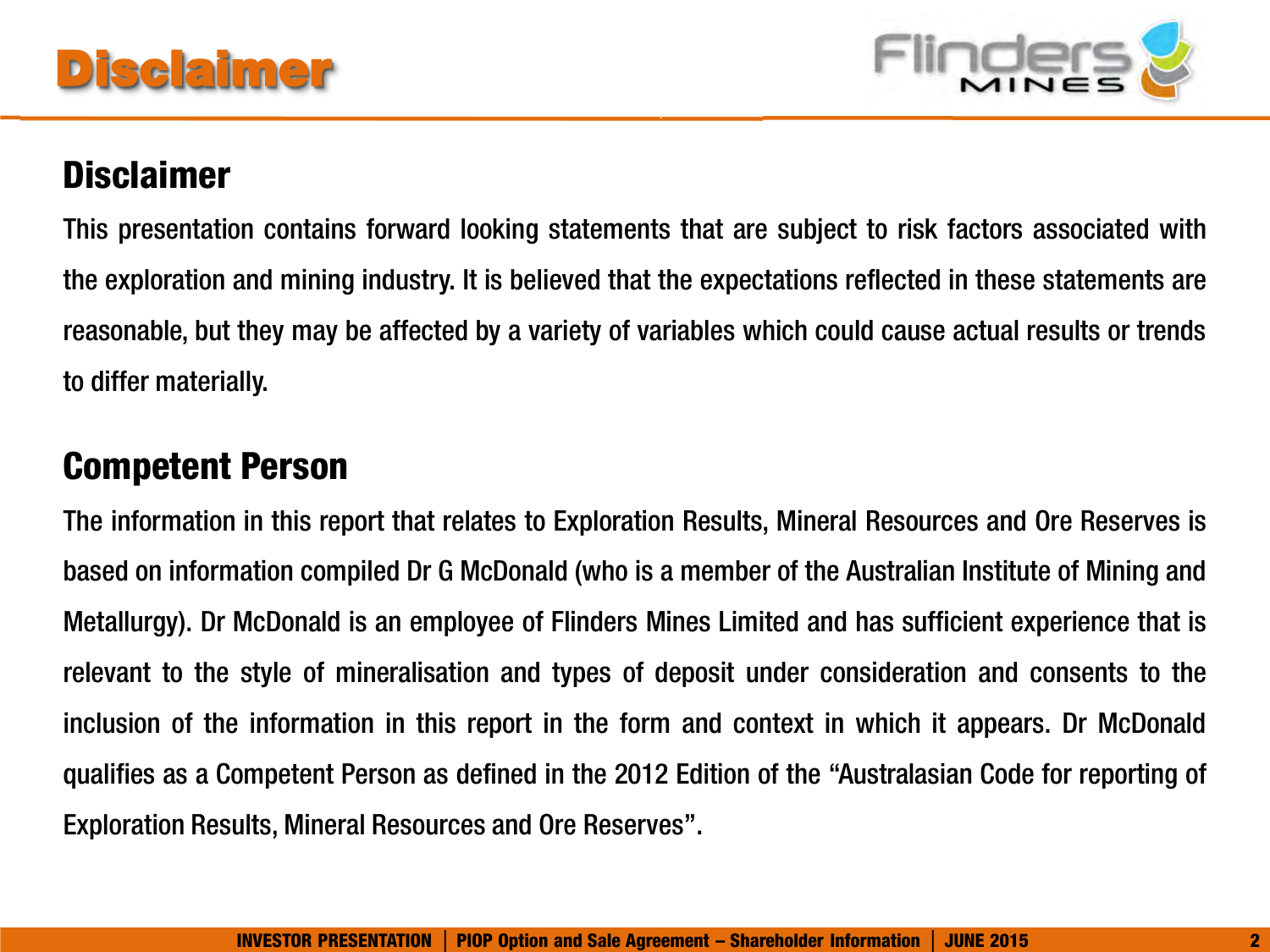

| <b>Board &amp; Management</b>                                  |                                                                                                                                                                  |                                                                                                                                                                                                                                                                                                                             | <b>Capital Structure</b>                                                           |                 |  |  |
|----------------------------------------------------------------|------------------------------------------------------------------------------------------------------------------------------------------------------------------|-----------------------------------------------------------------------------------------------------------------------------------------------------------------------------------------------------------------------------------------------------------------------------------------------------------------------------|------------------------------------------------------------------------------------|-----------------|--|--|
| <b>Robert Kennedy</b>                                          |                                                                                                                                                                  | A Chartered Accountant and a Director since 14 December 2001. Bob is the<br>Non-Executive Chairman of Ramelius Resources Limited (Director since 1995,                                                                                                                                                                      | <b>Shares on Issue</b>                                                             | 2,763M          |  |  |
| <b>Non-Executive</b><br><b>Chairman</b>                        |                                                                                                                                                                  | Chairman since 2004), Non-Executive Chairman of Maximus Resources Limited<br>(since 2004), Monax Mining Limited (since 2004) and Tychean Resources<br>Limited (since 2006).                                                                                                                                                 | <b>Options</b><br>(Exercisable at 8.5c expiring 30/06/15)                          | <b>120k</b>     |  |  |
|                                                                |                                                                                                                                                                  |                                                                                                                                                                                                                                                                                                                             | Market cap (as at 22/05/15)                                                        | <b>A\$44.2M</b> |  |  |
| <b>lan Gordon</b>                                              |                                                                                                                                                                  | Over 25 years of experience in the Australian mining industry in a variety of roles                                                                                                                                                                                                                                         | Cash at hand (as at 30/04/15)                                                      | <b>A\$4.4M</b>  |  |  |
| <b>Managing</b><br><b>Director</b>                             |                                                                                                                                                                  | with small, medium and large organisations. Ian was previously the Managing<br>Director/CEO of Australian gold producer, Ramelius Resources Limited.                                                                                                                                                                        | <b>Enterprise Value</b>                                                            | A\$39.8M        |  |  |
|                                                                | A corporate and business lawyer with more than 40 years experience. Ewan is a<br>consultant at Minter Ellison and a Director of Maximus Resources Limited (since |                                                                                                                                                                                                                                                                                                                             | <b>Shareholders</b> (as at 28/05/15)                                               |                 |  |  |
| <b>Ewan Vickery</b><br><b>Non-Executive</b><br><b>Director</b> |                                                                                                                                                                  | 2004) and is a member of the Exploration Committee of the South Australian<br>Chamber of Mines and Energy Inc, the International Bar Association Energy and<br>Resources Law Section, and the Australian Institute of Company Directors.                                                                                    | TIO (NZ) Ltd                                                                       | 19.6%           |  |  |
|                                                                |                                                                                                                                                                  | Ewan is a past national president of the Australian Mining and Petroleum Law<br>Association.                                                                                                                                                                                                                                | <b>OCJ Investment (Australia) Pty Ltd</b>                                          | 11.8%           |  |  |
|                                                                |                                                                                                                                                                  |                                                                                                                                                                                                                                                                                                                             | <b>Citicorp Nominees Pty Ltd</b>                                                   | 3.6%            |  |  |
| <b>Kevin Malaxos</b><br><b>Non-Executive</b>                   |                                                                                                                                                                  | Over 27 years experience in the resources sector in senior management and<br>executive roles across a suite of commodities including gold, nickel, iron ore,<br>silver, lead, zinc and chromium. Kevin has managed surface and underground<br>mining operations and brings a wealth of experience in project evaluation and | 1.9%<br>JP Morgan Nominees Australia Ltd<br>1.6%<br><b>Mr Kenneth Martin Keane</b> |                 |  |  |
| <b>Director</b>                                                |                                                                                                                                                                  | development, project approval and Government liaison. Kevin is also Managing<br>Director of ASX-listed Maximus Resources Limited.                                                                                                                                                                                           |                                                                                    |                 |  |  |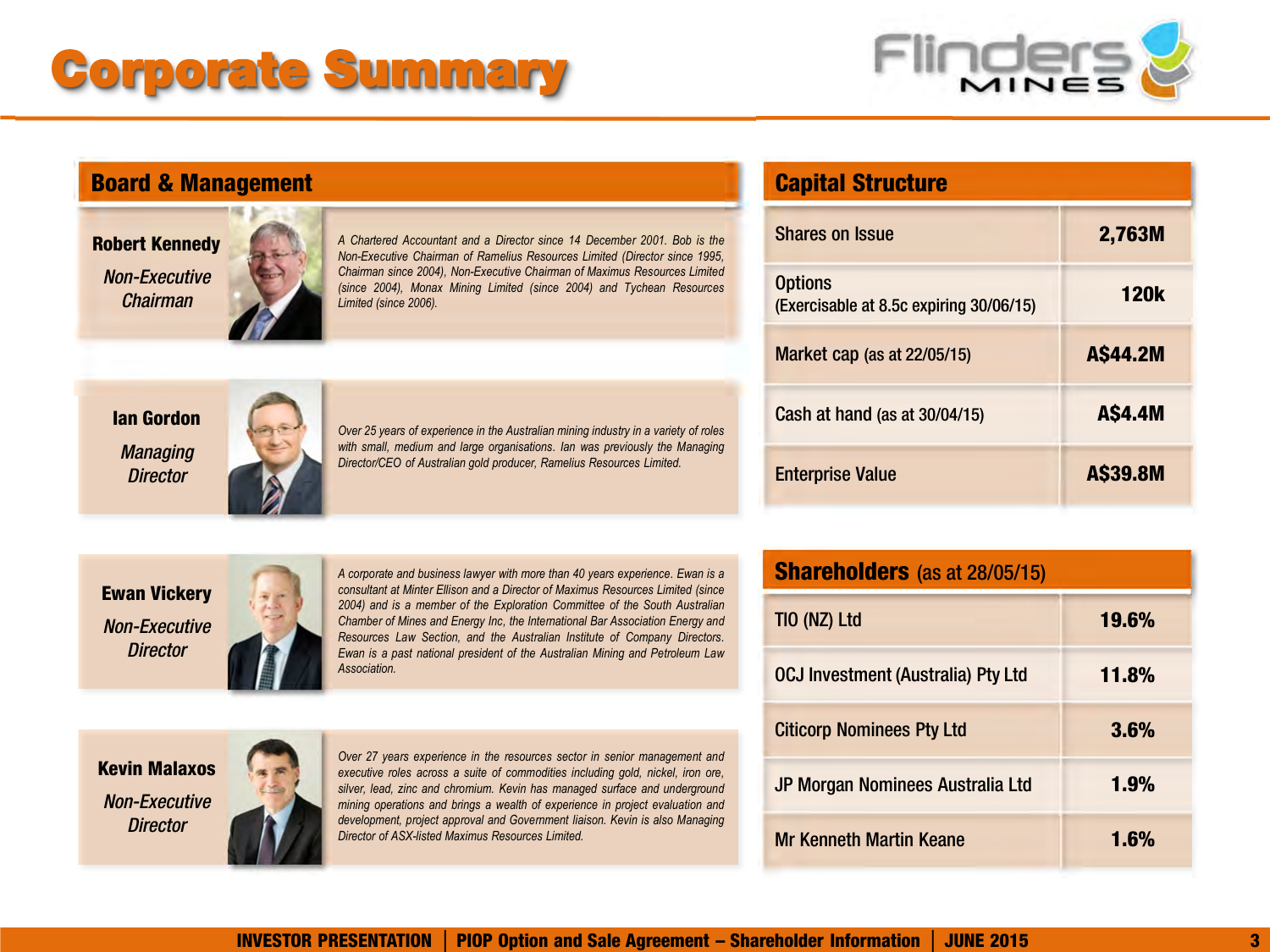



## **KEY ASSETS**

#### •**Pilbara Iron Ore Project**

**1,040Mt** haematite/goethite resource with potential to produce in excess of **250Mt** of saleable product at **25Mtpa**

#### •**Canegrass Tenement Package**

Exploration tenure in the mid west region of Western Australia with identified magnetite, titanium, vanadium mineralisation with additional potential for Cu/Ni/Au mineralisation

#### •**Cash at Bank**

Cash balance of **A\$4.4M** at 30 April 2015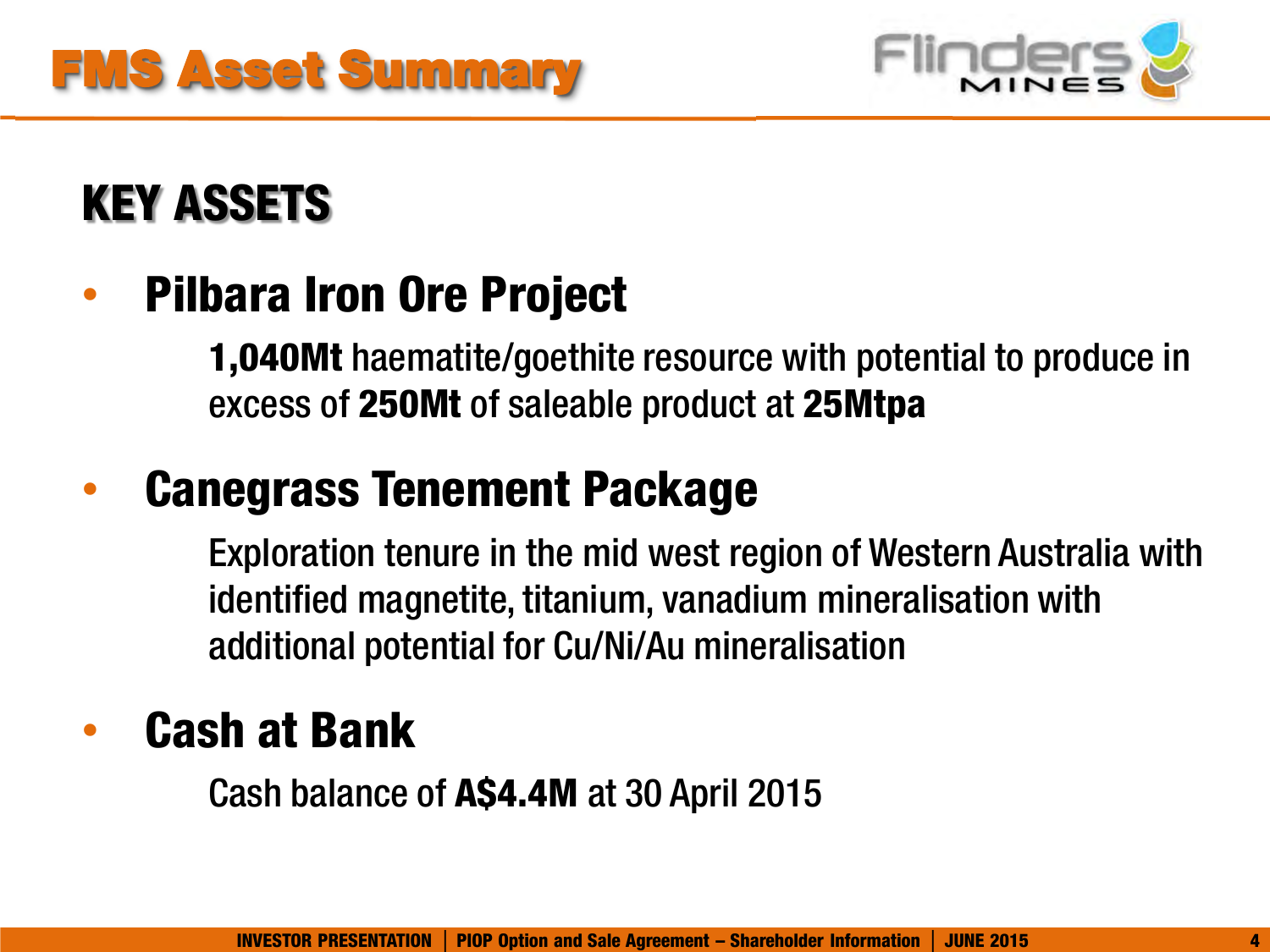# Why consider selling PIOP



- • The average predicted outlook for iron ore prices are **below US\$60 per tonne** for the next five years<sup>1</sup>
- • Preliminary studies show that Flinders break-even price for PIOP ore under the Alliance Agreement is approximately **US\$70 per tonne**
- • Flinders estimates that to payback capital and interest and make a suitable return to its shareholders, a long term iron ore price of **+US\$85 per tonne** is required
- • Further supply of high quality iron ore from Rio Tinto, BHP, Vale and Roy Hill will likely saturate the market for the foreseeable future, so it is unlikely **+US\$85 prices** will return in the near term
- • An integrated project consolidating the Port and Rail with PIOP allows the best opportunity for future development with lower operating costs

| <b>UBS Global Research</b>                  | <b>April 2015</b> |
|---------------------------------------------|-------------------|
| <b>Bell Potter Securities</b>               | <b>April 2015</b> |
| <b>World Bank Commodity Markets Outlook</b> | <b>April 2015</b> |
| Citi Research                               | May 2015          |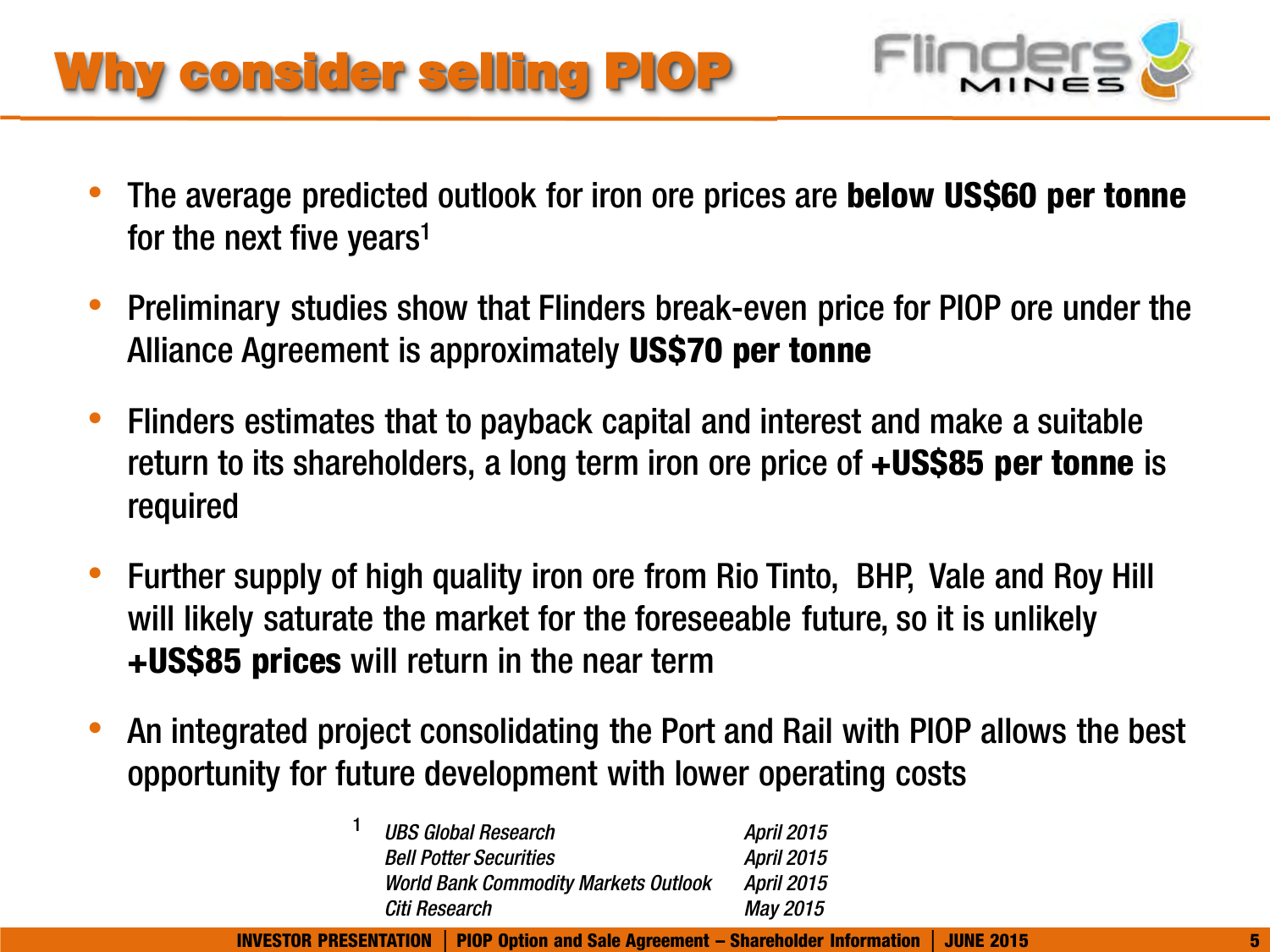

### **BFS has not been completed but expected results are as follows:**

|  |  | <b>Alliance Agreement - Indicative Mine Optimisation Results</b> |
|--|--|------------------------------------------------------------------|
|--|--|------------------------------------------------------------------|

| <b>Resource Size</b>                                               | 1,040Mt @ 55.6% Fe |
|--------------------------------------------------------------------|--------------------|
| <b>Potential Total Product</b>                                     | $\sim$ 288Mt       |
| <b>Targeted Production Rate</b>                                    | 25Mtpa             |
| <b>Expected Strip Ratio</b>                                        | $\sim$ 1.5:1       |
| <b>Potential Mine Life</b>                                         | $\sim$ 11.5 Years  |
| <b>Estimated Capital Cost</b>                                      | $\sim$ AS800M      |
| <b>Operating Cost – Delivered to China</b>                         | $\sim$ A\$70t      |
| <b>Estimated PIOP Product Discount</b>                             | 84% of 62% Fe CFR  |
| 62% CFR Indicative Cash Break-even<br>Iron Ore Price @ 0.8 AUD:USD | $\sim$ US\$70t     |

*Note: Differences in mine life between the Todd Corporation letter released on 29 May 2015 and this Presentation relate to the operating cost reduction associated with a consolidated project.*

**INVESTOR PRESENTATION │ PIOP Option and Sale Agreement – Shareholder Information │ JUNE 2015 6**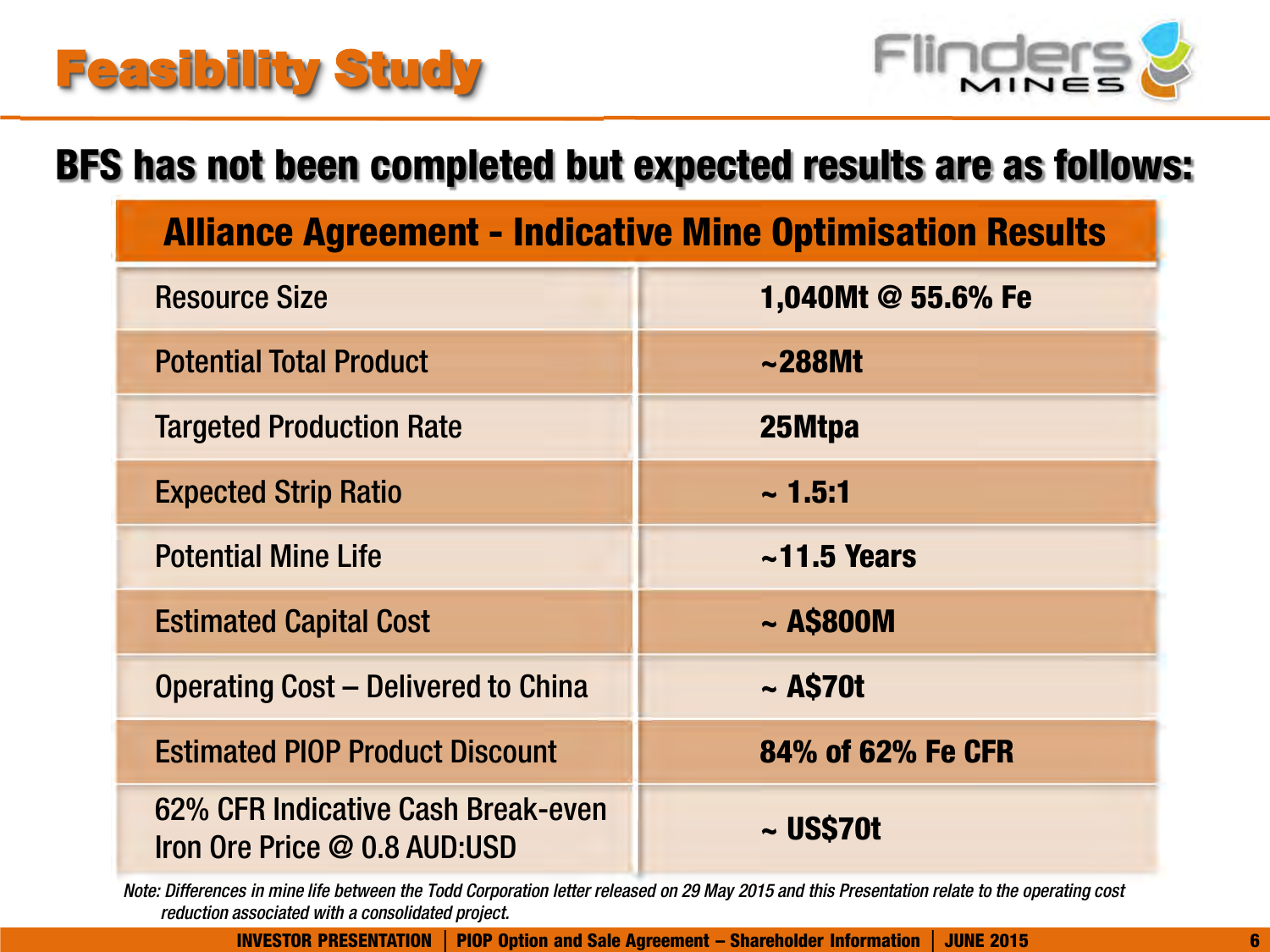



#### **PIOP Operating Cost Per Tonne of Product (A\$)** *Based on US\$70 per tonne for 62% Fe CFR and A\$:US\$ 0.8*100**\$19.1 \$87.5** 9080Equivalent of US\$70 for 62% CFR A\$ Equivalent of US\$70 for 62% CFR **\$25** 7060 **A\$/Tonne \$5 \$10** 50 **\$20** 4030**\$10** 20**\$6.5** 10ဗွ **\$2.5 -\$0.6** 0Price Ouaity Moisture Sequide Grates Revales State of N Payments Margin per Tome Service Charge Port & Rail Fast **REFERENCES** COSTS Price Participation Shipping -10

• At a **US\$70 per tonne** iron ore price (shown above) PIOP is an uneconomic mine under the Alliance Agreement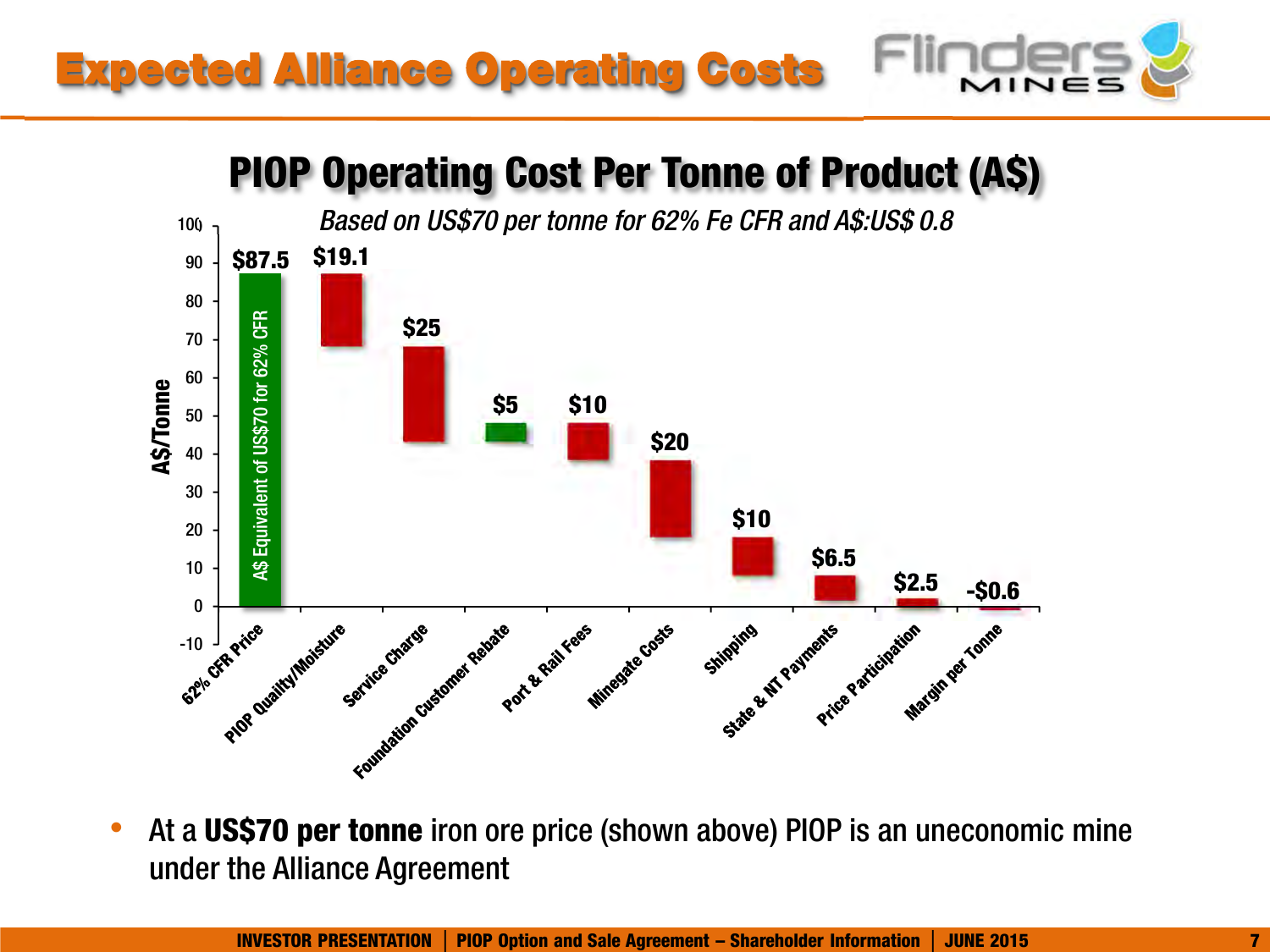# **PIOP Sale Option Agreement**



- •The Option and Sale Agreement is **subject to shareholder approval**
- •Todd will pay FMS **A\$10M** to purchase an option over the PIOP
- •Exercise price to acquire the project is **A\$55M plus an ongoing royalty**
- • Additional payments due if Todd wish to extend the purchase option or project is not developed within an agreed timeframe
- • If option lapses or Todd abandons option, FMS retains 100% ownership of PIOP and all work completed by Todd
- • Todd will pay FMS an ongoing royalty between **\$A0.60 to A\$1.40 per tonne**  linked to the iron ore price
- •Conditional on regulatory and third party approvals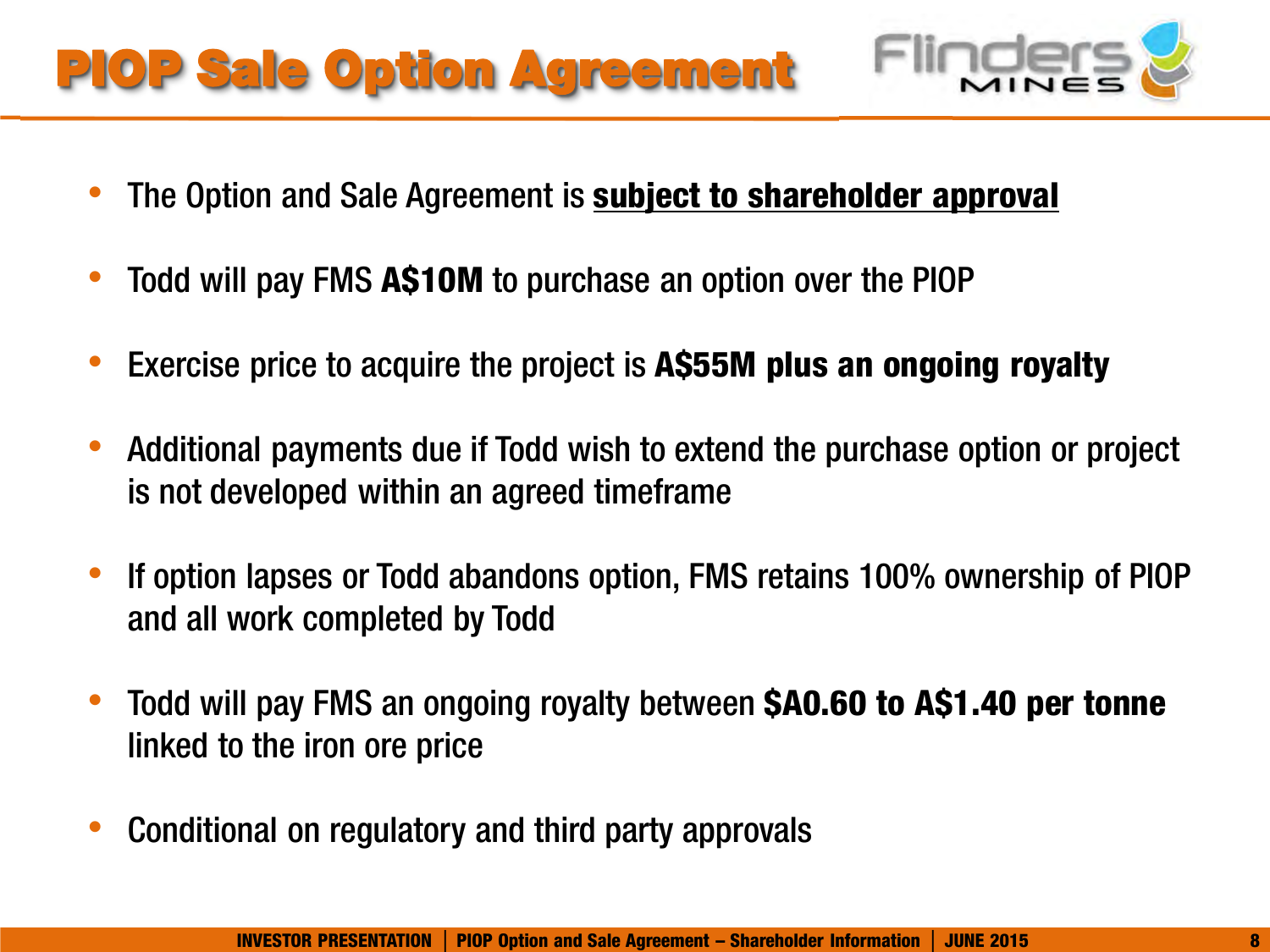

**\***

### **Potential for FMS shareholders to realise significant value if PIOP is developed**

| 2015<br><b>OPTION</b> | 2016<br><b>SALE</b> | <b>Royalty Per Production Year (A\$M)</b> |                |                |                |    |                 |                |           |           |           |           |                  |
|-----------------------|---------------------|-------------------------------------------|----------------|----------------|----------------|----|-----------------|----------------|-----------|-----------|-----------|-----------|------------------|
|                       |                     |                                           | $\overline{2}$ | $\overline{3}$ | $\overline{4}$ | 5  | $6\phantom{1}6$ | $\overline{7}$ | 8         | 9         | 10        | 11        | 12               |
| <b>A\$10M</b>         | <b>A\$55M</b>       |                                           |                |                |                |    |                 |                |           |           |           |           |                  |
| Low                   |                     | 15                                        | 15             | <b>15</b>      | 15             | 15 | 15              | <b>15</b>      | <b>15</b> | <b>15</b> | <b>15</b> | <b>15</b> | $\boldsymbol{8}$ |
| High                  |                     | 35                                        | 35             | 35             | 35             | 35 | 35              | 35             | 35        | 35        | 35        | 35        | 18               |

**Based on current product tonnage at 25Mtpa, total undiscounted cash to FMS could be significant** 

- •**A\$238M** for low iron ore price case
- •**A\$468M** if iron ore price is above **US\$80** per tonne (62% Fe CFR price)

\**Subject to the project being developed*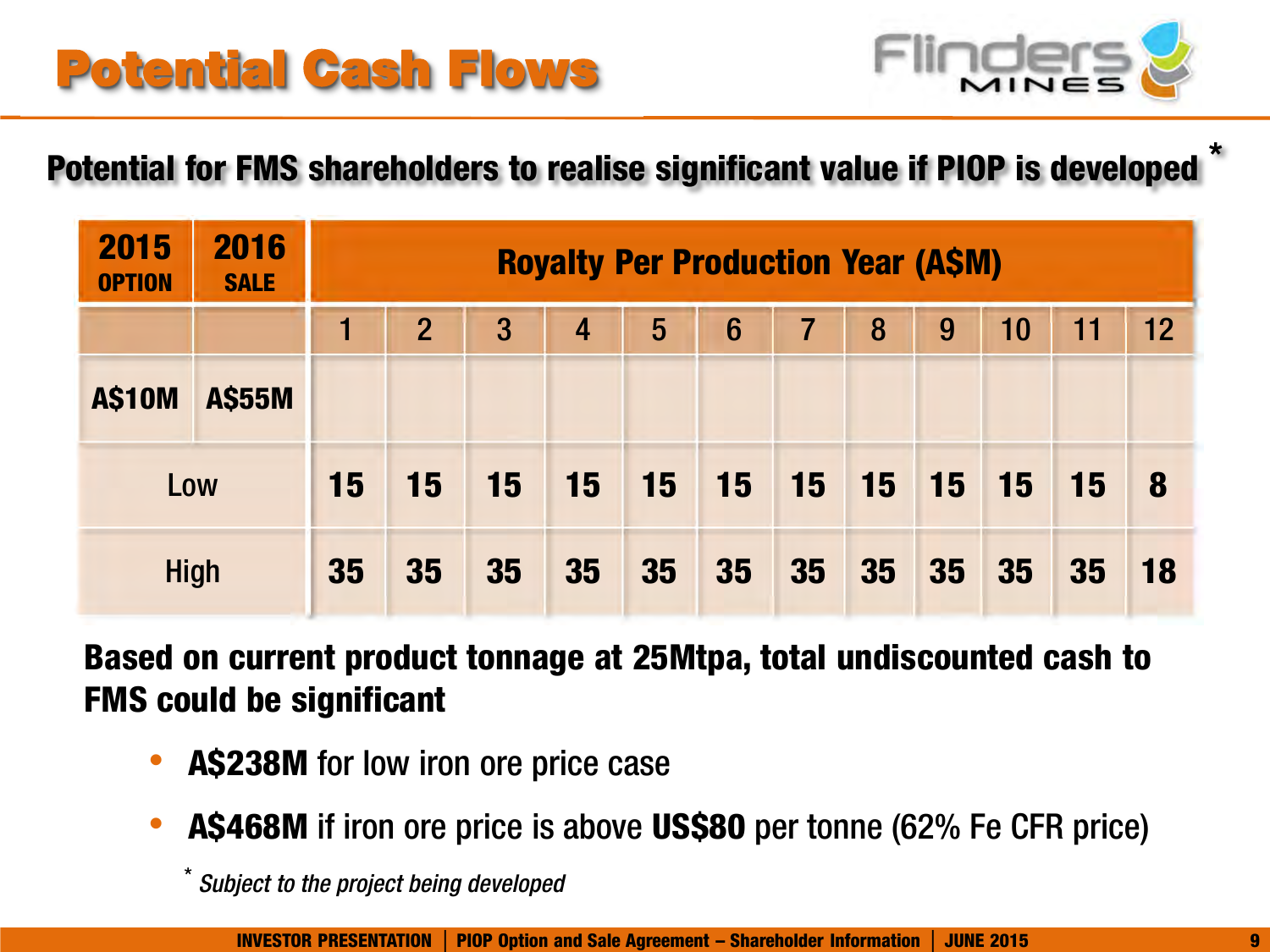# Project Development Options



- $\bullet$  Flinders has studied multiple development options for PIOP, including road, rail and third party infrastructure
- • There is no practical road route from PIOP to existing multi-user ports – Port Hedland is approx. 400km from PIOP
- $\bullet$  Flinders has held discussions with the owners of existing rail infrastructure near to PIOP but no feasible solution has been forthcoming
- • The Alliance agreement with Rutila became uneconomic for Flinders once the iron ore price dropped dramatically in early 2015
- • No better option has been identified or been offered to develop or sell PIOP in the near term (1-2 years)
- • There may not be a better option available to Flinders in the medium term (3-5 years)